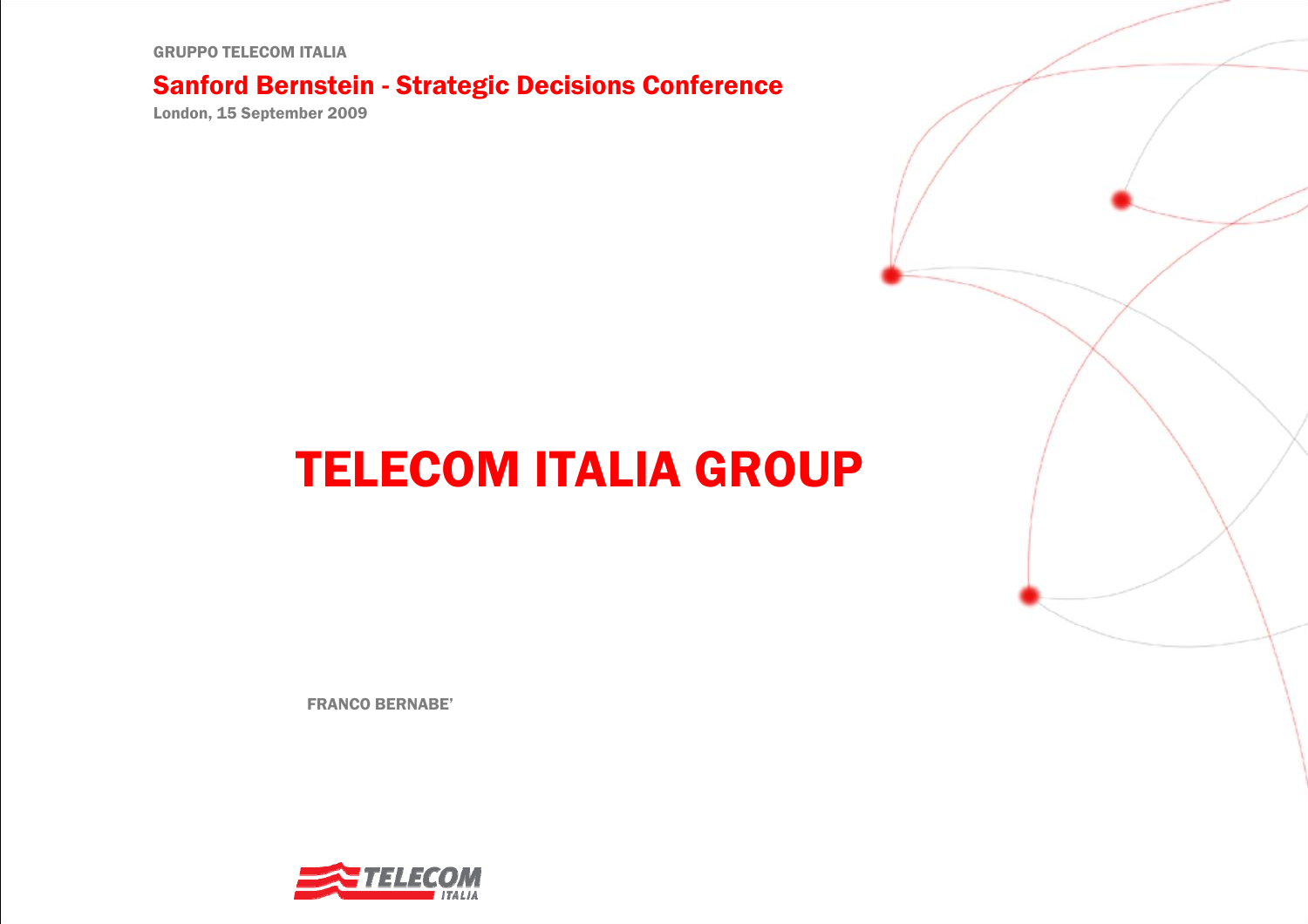#### Safe Harbour

These presentations contain statements that constitute forward-looking statements within the meaning of the Private Securities Litigation Reform Act of 1995. These statements appear in a number of places in this presentation and include statements regarding the intent, belief or current expectations of the customer base, estimates regarding future growth in the different business lines and the global business, market share, financial results and other aspects of the activities and situation relating to the Company.

Such forward looking statements are not guarantees of future performance and involve risks and uncertainties, and actual results may differ materially from those in the forward looking statements as a result of various factors.

Analysts are cautioned not to place undue reliance on those forward looking statements, which speak only as of the date of this presentation. Telecom Italia Spa undertakes no obligation to release publicly the results of any revisions to these forward looking statements which may be made to reflect events and circumstances after the date of this presentation, including, without limitation, changes in Telecom Italia Spa business or acquisition strategy or to reflect the occurrence of unanticipated events. Analysts and investors are encouraged to consult the Company's Annual Report on Form 20-F as well as periodic filings made on Form 6-K, which are on file with the United States Securities and Exchange Commission.

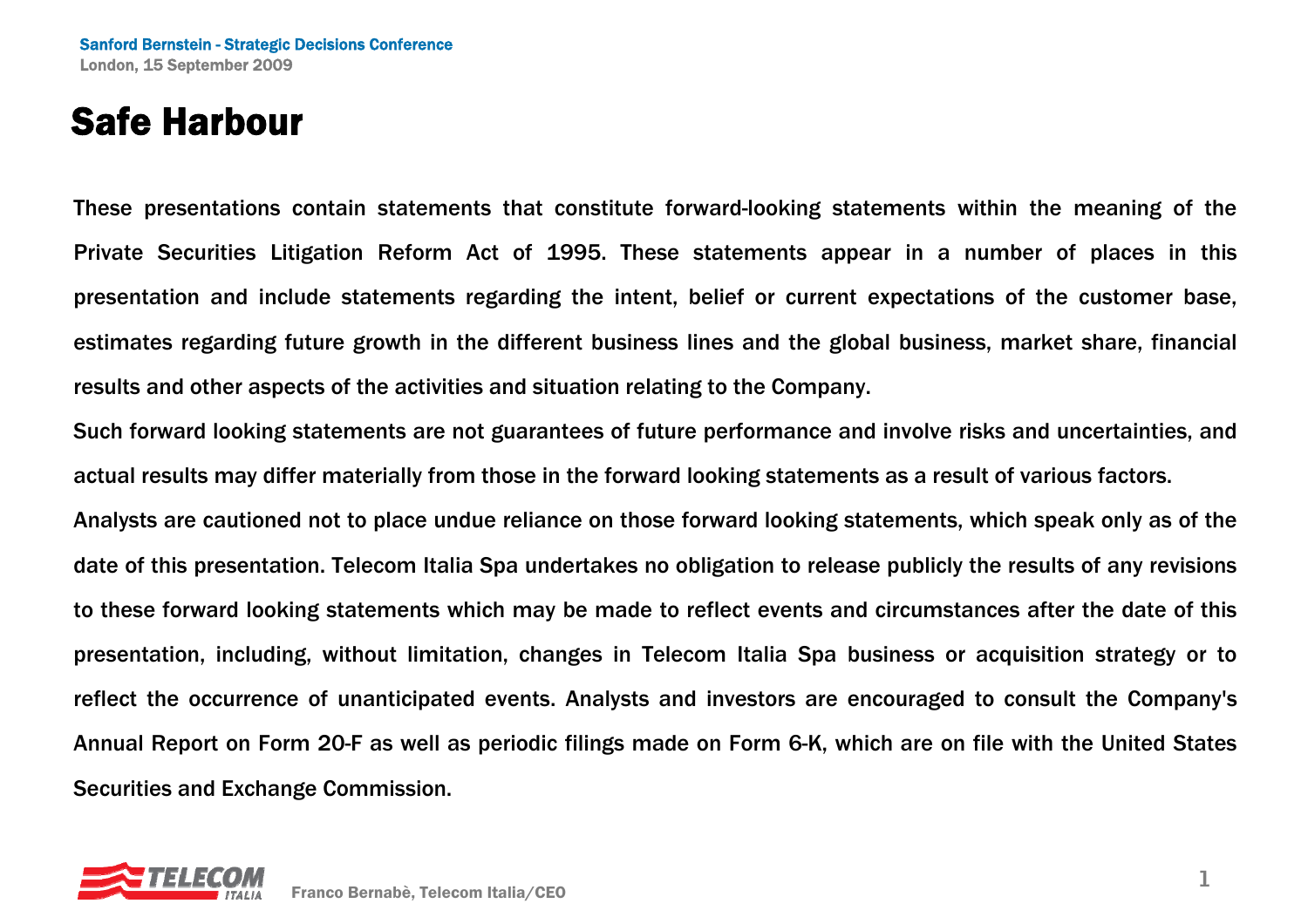# Agenda

▶ How we see the TLC industry

▶ Telecom Italia Strategy

 $\begin{array}{c} \hline \end{array}$ Key 1H09 Progress

 $\blacktriangleright$ Closing remarks

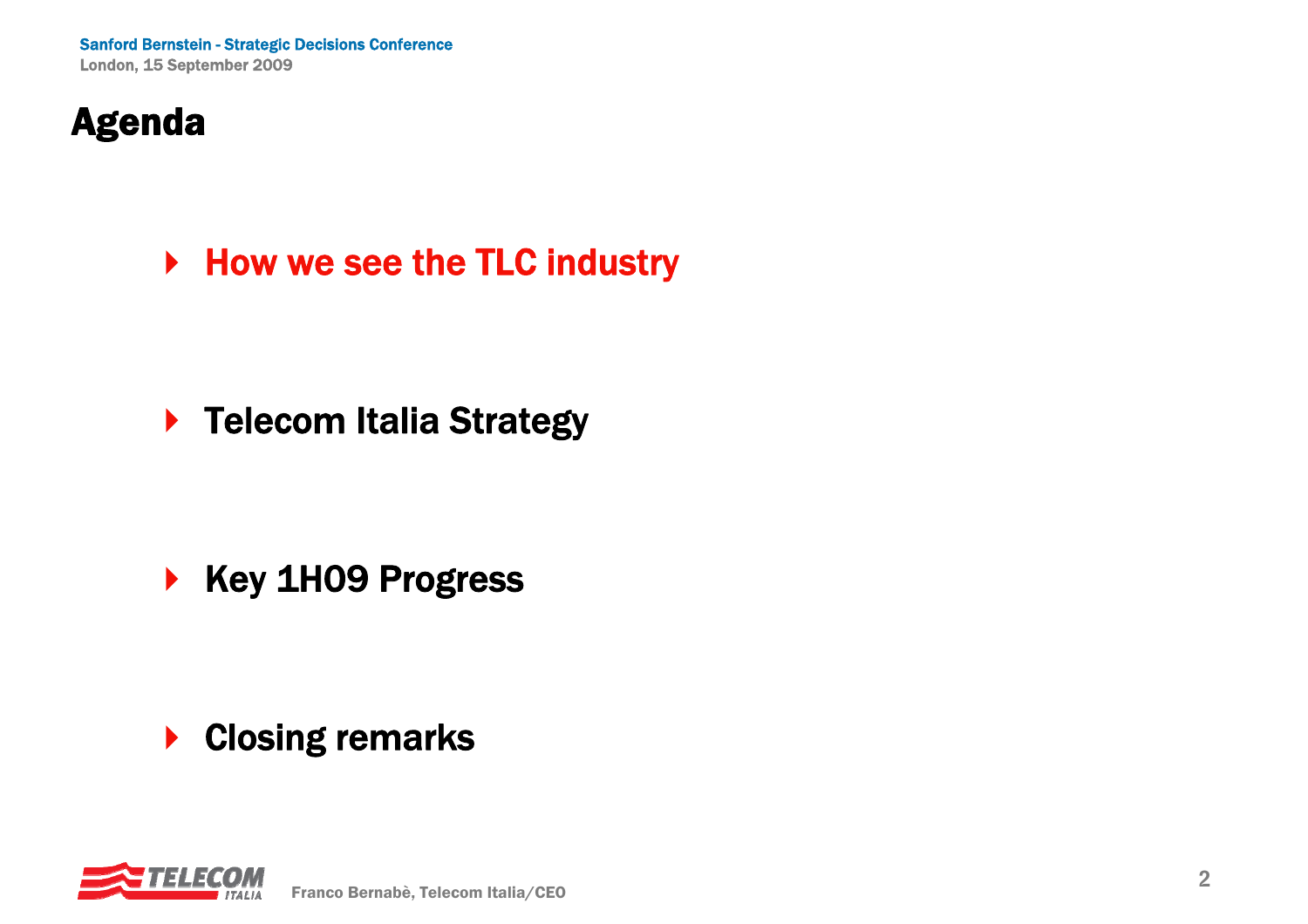#### Global TLC: Scenario 2009-2011

| <b>Macroeconomic</b><br>and Industry<br><b>trends</b> | TLC recovery expected to be early cycle with spending pick up ahead of 2010E economic<br>upturn<br>Regulation will continue to play a central role in the stance of NGN development<br>Voice is moving on Mobile with BB remaining the growth engine                                                                                                        |
|-------------------------------------------------------|-------------------------------------------------------------------------------------------------------------------------------------------------------------------------------------------------------------------------------------------------------------------------------------------------------------------------------------------------------------|
| <b>Technological</b><br>developments                  | Revenue and Traffic decoupling driven by strong BB growth<br>Access capacity and higher speed fundamental to provide enhanced user experience<br>New technology to reduce cost "per Mbyte" (eg. NGN)<br><b>Flexible &amp; Open standard-based architecture to address customer personalized</b><br>experiences                                              |
| <b>Incumbent</b><br>evolution                         | Streamline processes and rationalize infrastructure costs to achieve lean operations<br>ensuring efficiency and effective focus on service provision<br>Intra-market consolidation to improve competitive positioning and increase economies of<br>scale<br>Opportunities arising from converging markets trigger new models of competition/<br>cooperation |

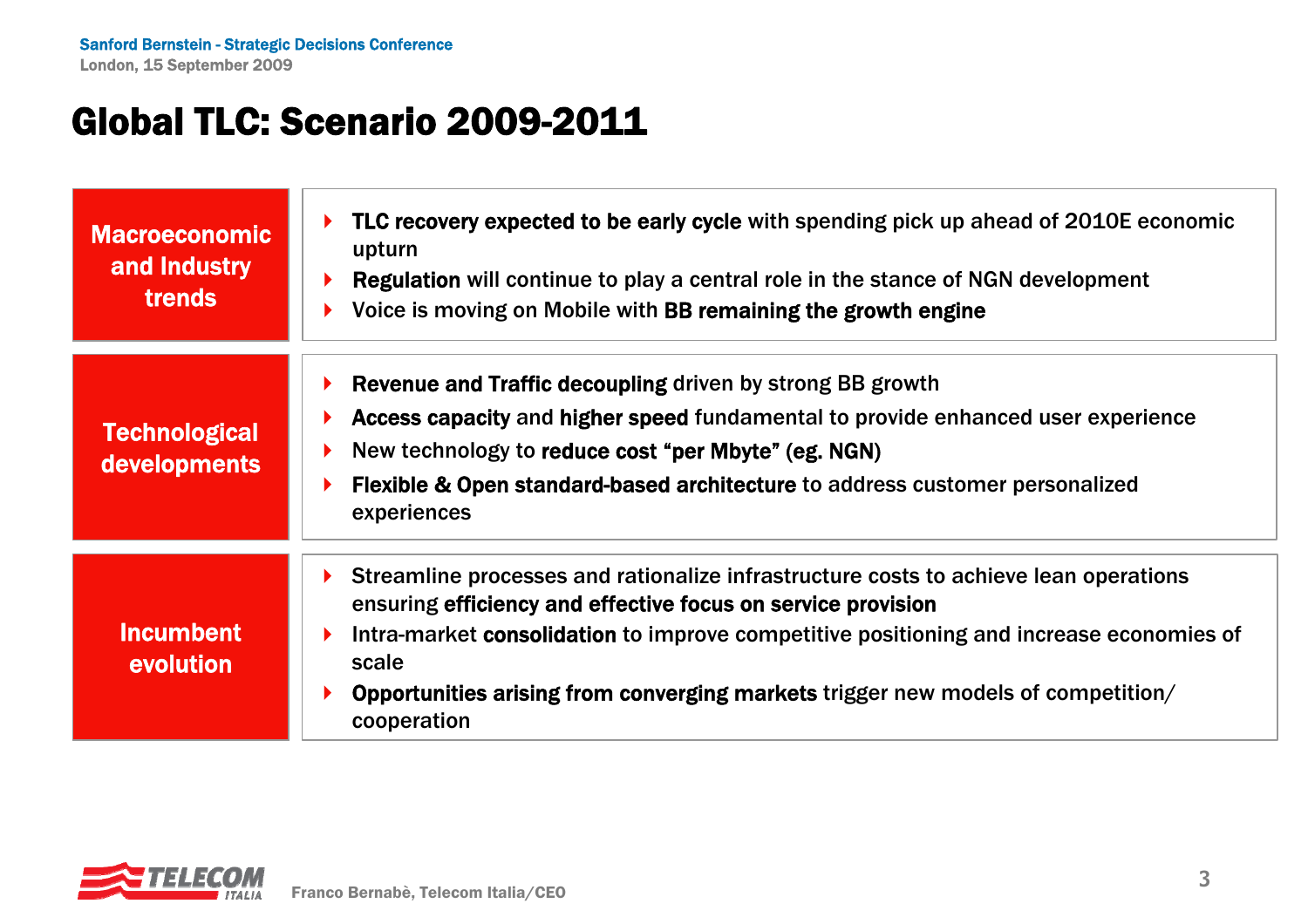# Global TLC: Main new growth drivers



Technological evolution drives convergence stimulating customer needs creating new opportunities for Telcos

*\* Source Gartner, \*\* Source: IDC, Bain, \*\*\* Source In-Stat*-77777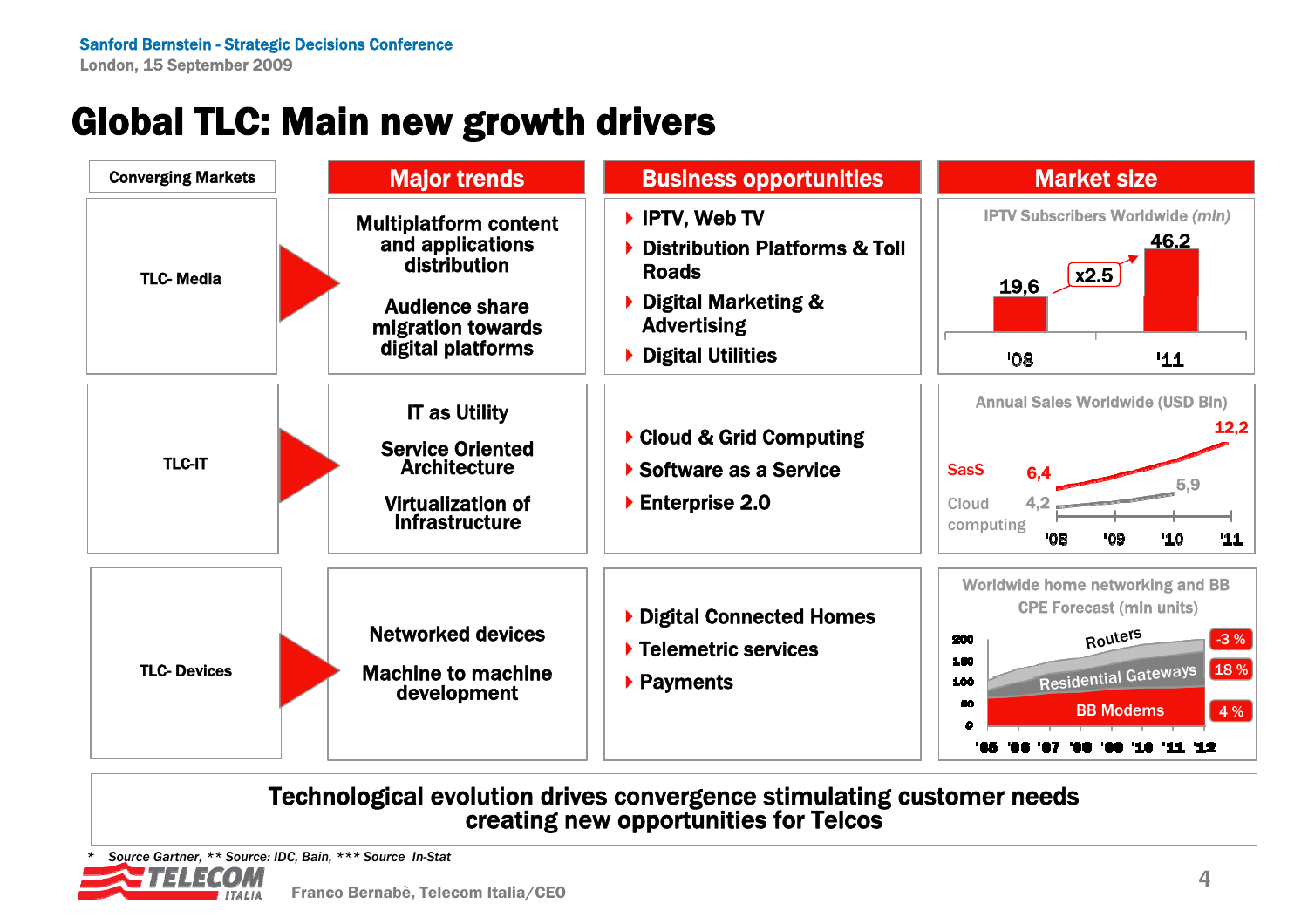# Agenda

#### ▶ How we see the TLC industry

▶ Telecom Italia Strategy

 $\begin{array}{c} \hline \end{array}$ Key 1H09 Progress

 $\blacktriangleright$ Closing remarks

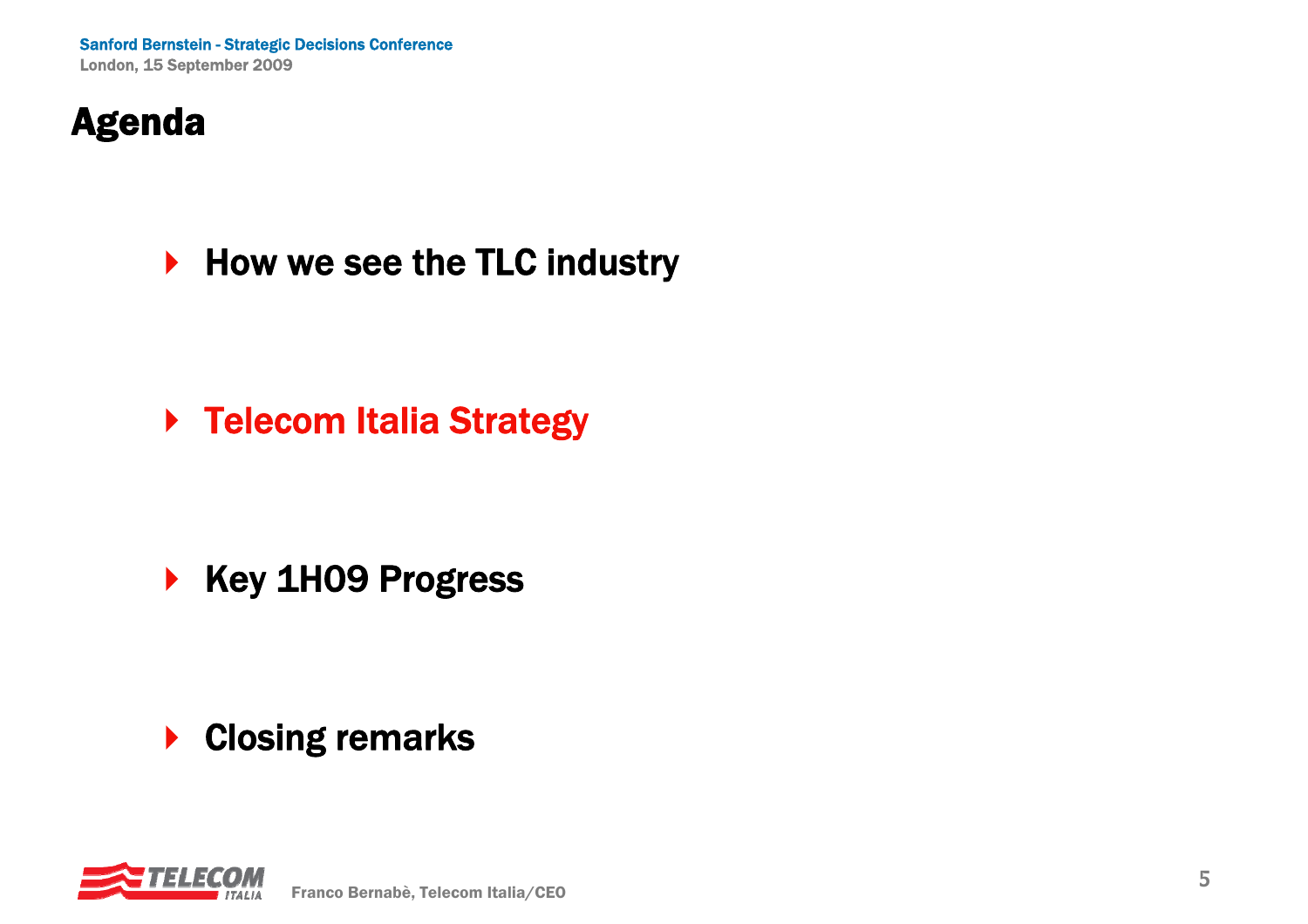#### Telecom Italia: the Transformation underway



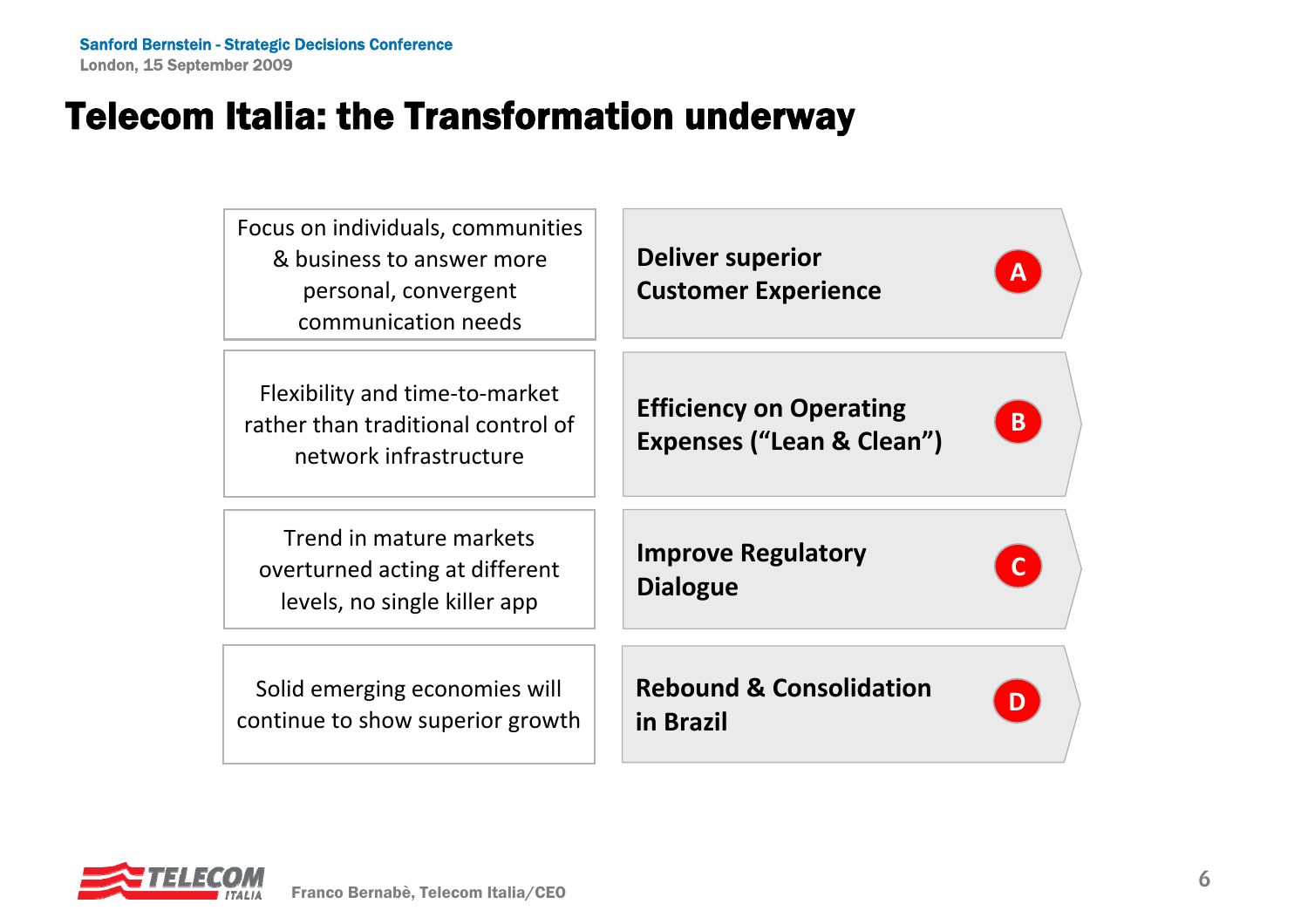## TI: advantages gained through a Customer Centric model



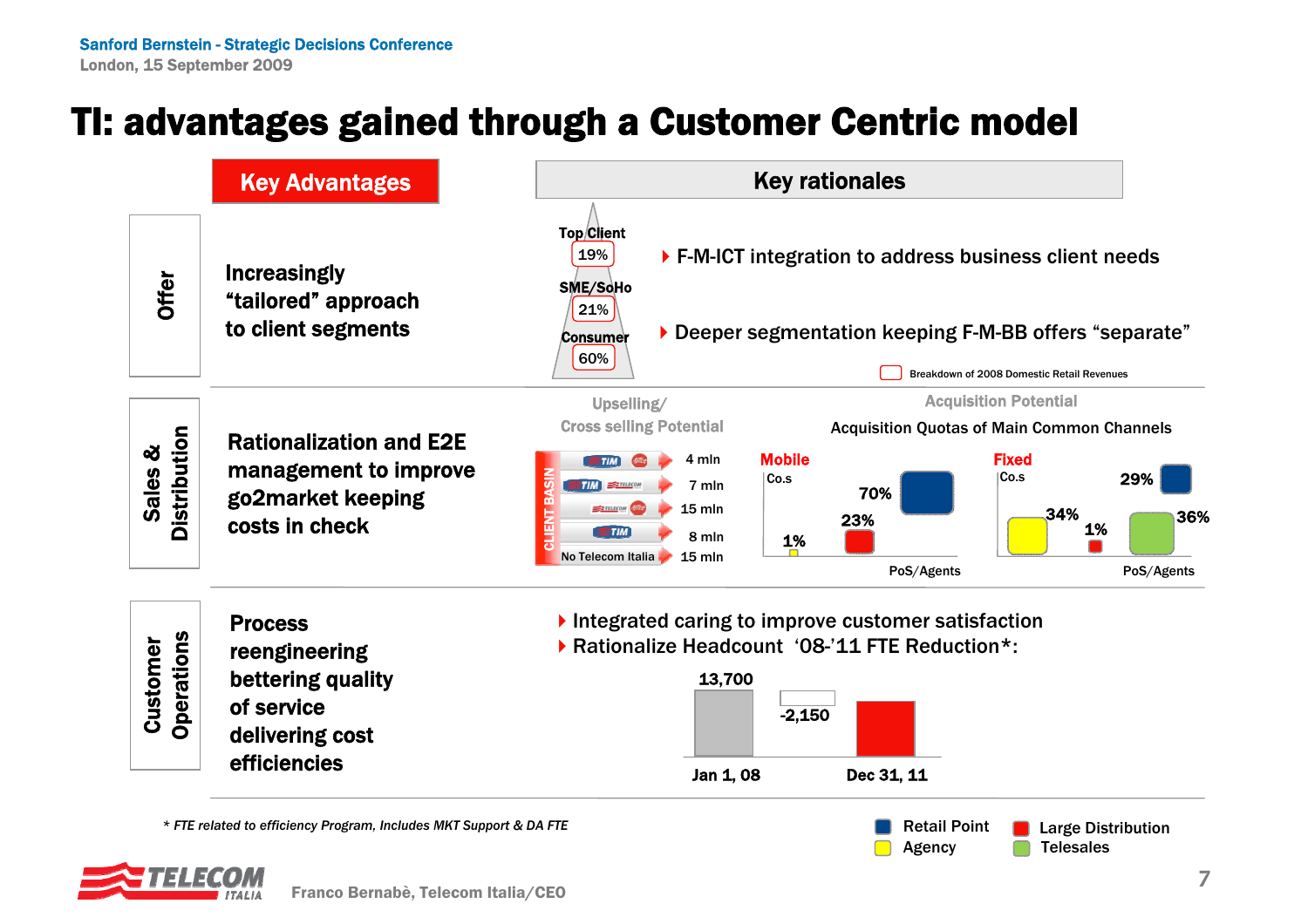### TI: Domestic Cash Costs Rationalization



~2.0 Bn€Cash Cost**Efficiencies** 2009-11

\* Organic data

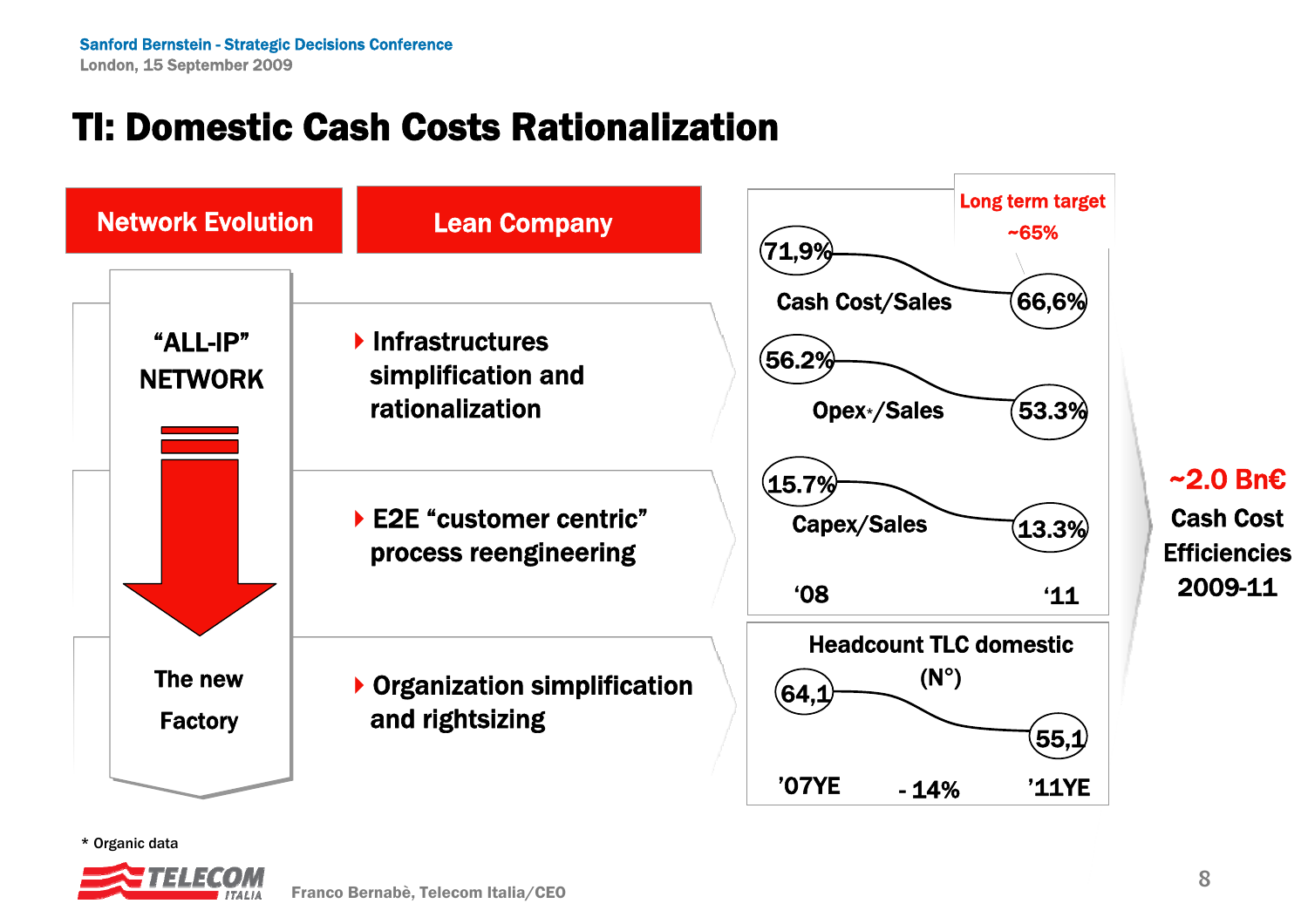#### TI: playing Regulatory Forces positively

**Retail Regulated** Retail Regulated **Markets** Markets

> Wholesale Regulated Mkts

Wholesale<br>Regulated Mkts

NGAN

Key Highlights

#### Main advantages

| ▶ Withdrawal of obligations from relevant<br>markets as by EU Recommendation                                                                                                                                                                                                           | Improve competitiveness of TI Retail Divisions<br>▶ Create conditions of "fair and symmetric"<br>competition with OLOs                                                                                                                                                           |  |  |
|----------------------------------------------------------------------------------------------------------------------------------------------------------------------------------------------------------------------------------------------------------------------------------------|----------------------------------------------------------------------------------------------------------------------------------------------------------------------------------------------------------------------------------------------------------------------------------|--|--|
| ▶ Elimination of asymmetry in migration<br>procedures between TI and OLOs                                                                                                                                                                                                              |                                                                                                                                                                                                                                                                                  |  |  |
| Review of "price squeeze" tests for bundles                                                                                                                                                                                                                                            |                                                                                                                                                                                                                                                                                  |  |  |
| $\triangleright$ Withdrawal of obligations from relevant<br>markets as by EU Recommendation<br>$\triangleright$ Orientation of access charges to fwd-looking<br>incremental costs, upping ULL rental fee<br>Symmetry of F-F termination<br>Safeguard M-voice termination as set by NRA | ▶ Avoid undue competitive disadvantages due to<br>prices lower than the economic value of the<br>acquired network services<br>▶ Recover all incurred network costs<br>$\triangleright$ Generate positive cash flow to invest in<br>maintenance and update of traditional network |  |  |
| ▶ Limit NGAN rules to TI Undertakings approved<br>by NRA                                                                                                                                                                                                                               | $\blacktriangleright$ Avoid competitive disadvantages due to regulation<br>of access to active elements of NGAN<br>Exploit advantages of "Risk sharing" where co-<br>investment agreements viable                                                                                |  |  |

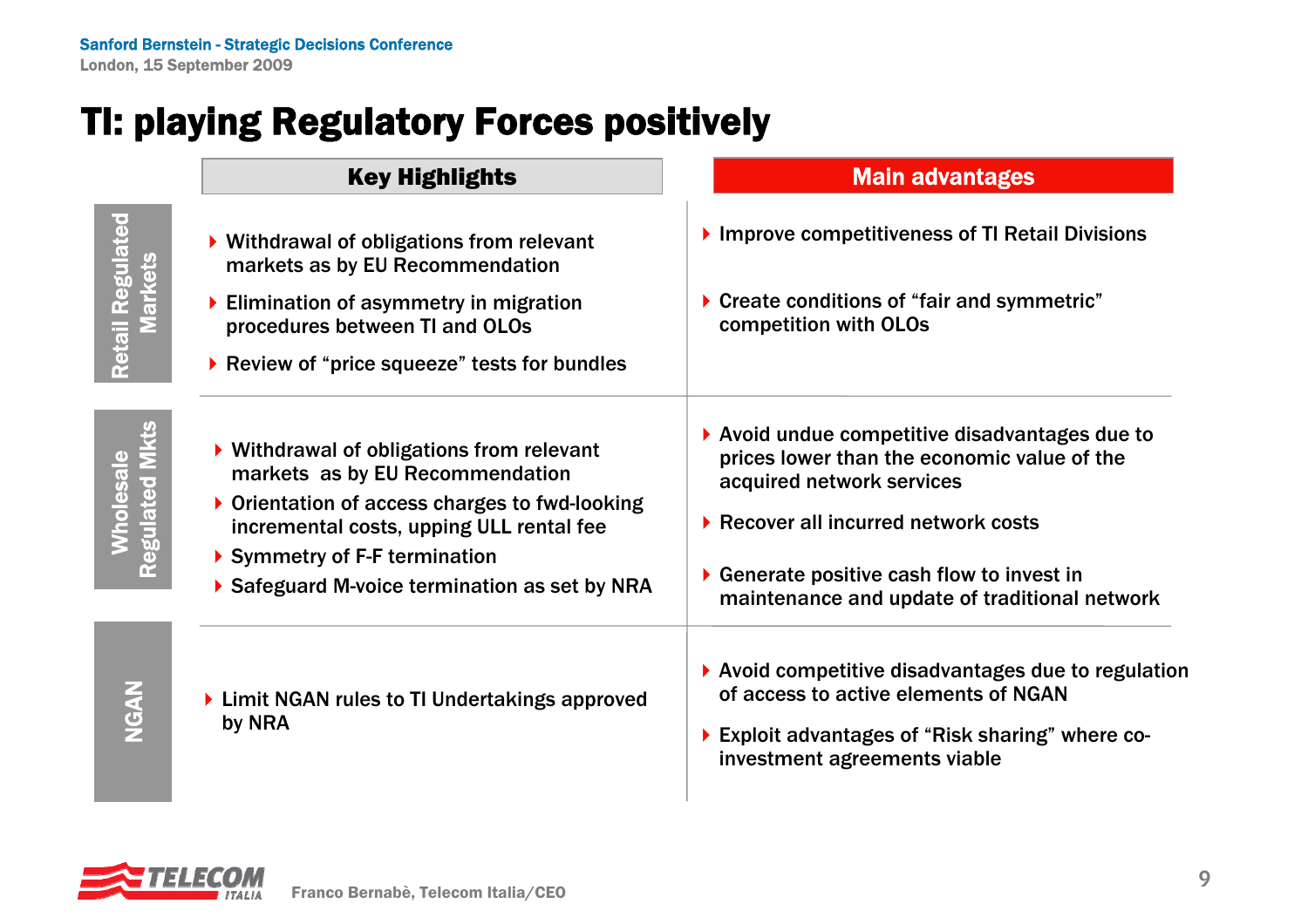#### TI: making Infrastructure a Competitive Advantage

|                                | <b>Key features</b>                                                                                                                                                                                 | <b>Main advantages</b>                                                                                                                                                                                                                               |
|--------------------------------|-----------------------------------------------------------------------------------------------------------------------------------------------------------------------------------------------------|------------------------------------------------------------------------------------------------------------------------------------------------------------------------------------------------------------------------------------------------------|
| ntegrated<br><b>network</b>    | lntegrated<br>▶ OSS and BSS systems<br>Service platform<br>$\blacktriangleright$ multimedia contents<br>▶ ICT services for business customers                                                       | Seamless experience across different<br>technologies<br>Deeper customer knowledge with more<br>effective CRM capabilities                                                                                                                            |
| <b>All IP<br/>Architecture</b> | $\triangleright$ "All IP" backbone and transport network<br>supporting voice, data<br>Extensive "All IP" coverage reaching all<br>metropolitan areas<br>▶ Ready to support Next Generation Services | ▶ Handling 600gigabit/s in 2008, 1800gigabit/s<br>in 2011<br>▶ Huge backhauling capacity to support mobile<br><b>Ultra BB growth</b><br>▶ CAPEX and OPEX aligned to the best practices<br>▶ Acquisition of third mobile carrier                      |
| Center<br>Data<br>Data         | ▶ 3 Campus Data Centers, 460 IT applications<br>for internal processes and ICT offer<br>▶ 2K internal servers, 28K CPU, 7000 Tbyte of<br>managed storage capacity                                   | $\triangleright$ Strong position to support increasing penetration of<br>net centric application (Cloud Computing, Software<br>as a Service, etc)<br>▶ Positive contribution to safeguard environment<br>thanks to a lower Energy consumption (-40%) |

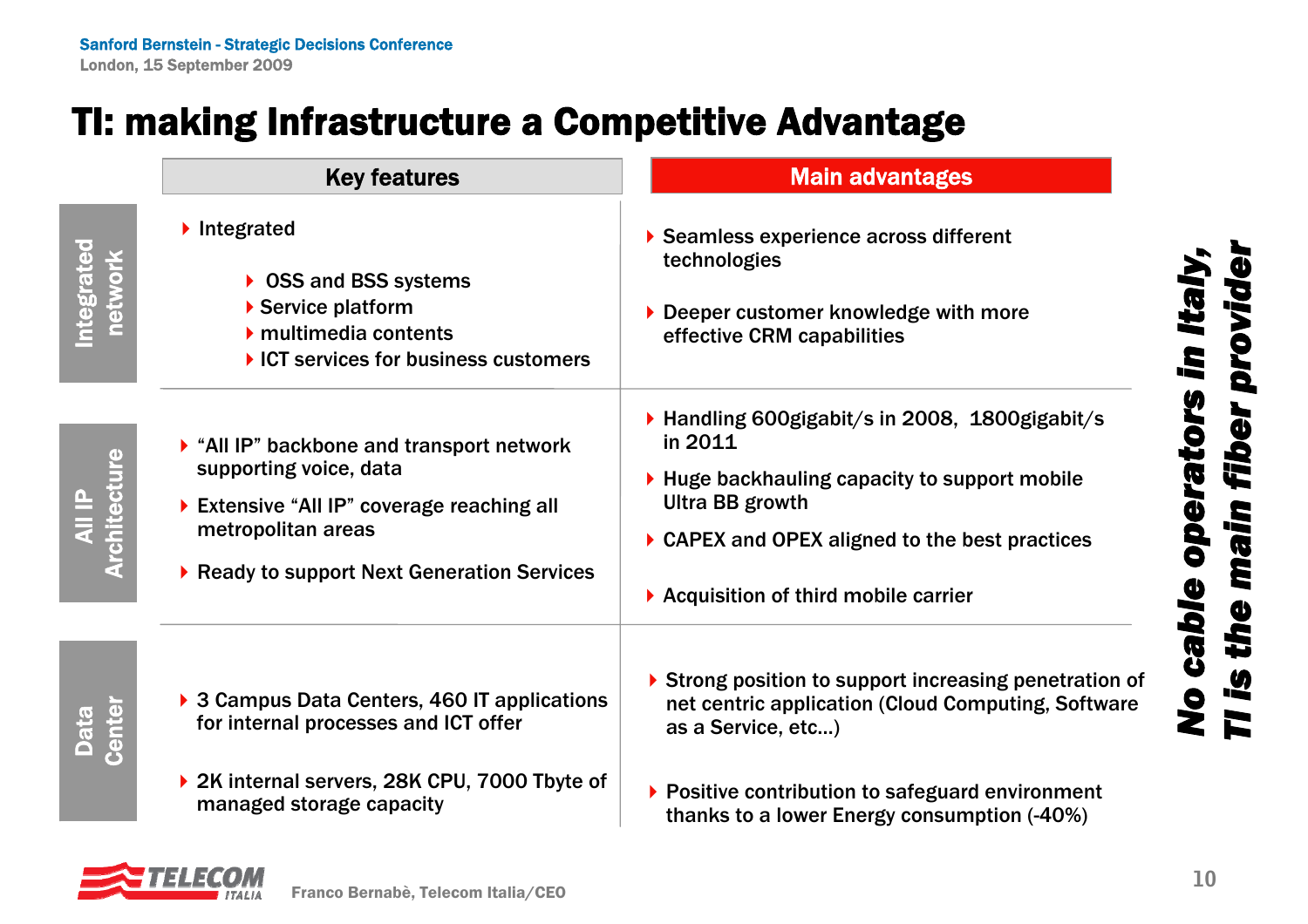# Brazil: realize full potential of Brazilian Asset

#### Push F-M substitution leveraging on a Push F-M substitution leveraging on a pure mobile positioning pure mobile positioning TIM Brasil drivers of successCommercial strategy strongly focused Commercial strategy strongly focused on valuable clients (post-paid, MNP) & on valuable clients (post-paid, MNP) & superior CCare superior CCare Key Macro-Economic TrendsKey TLC Industry Trends Nominal GDP return to growth: rebound as of 2Q 09 and 2010 still  $~14\%$ \* ▶ Above average salary growth ▶ Stable Outlook BB Sovereign Rating **Improving country risk** profile across the economic crisis : Country risk EoP *(JPM EMBI*<sup>+</sup>*, Brazil country risk spread over US Treasury in bp)*  $\rightarrow$  : Mobile rev/GDP  $\Box$  : Mobile revenues (bin R\$) *42.7*2007A 2008A *47.8*>220>4201.6%1.7% **1.8%** 1.7% **1.8%** ▶ Strong TLC market growth with penetration rapidly approaching 100% ▶ Underpenetrated wireline market due to low competition ▶ Significant demand for BB services

▶ Fierce competition resulting from 4 strong nationwide player putting profitability under pressure

#### Further improve structural efficiency $\,$  (IT, $\,$ network) & sales channels network) & sales channels rationalization



\*\* Sept 2009

Franco Bernabè, Telecom Italia/CEO **<sup>11</sup>**

2009E

*52.0*

*+9%*

~240\*\*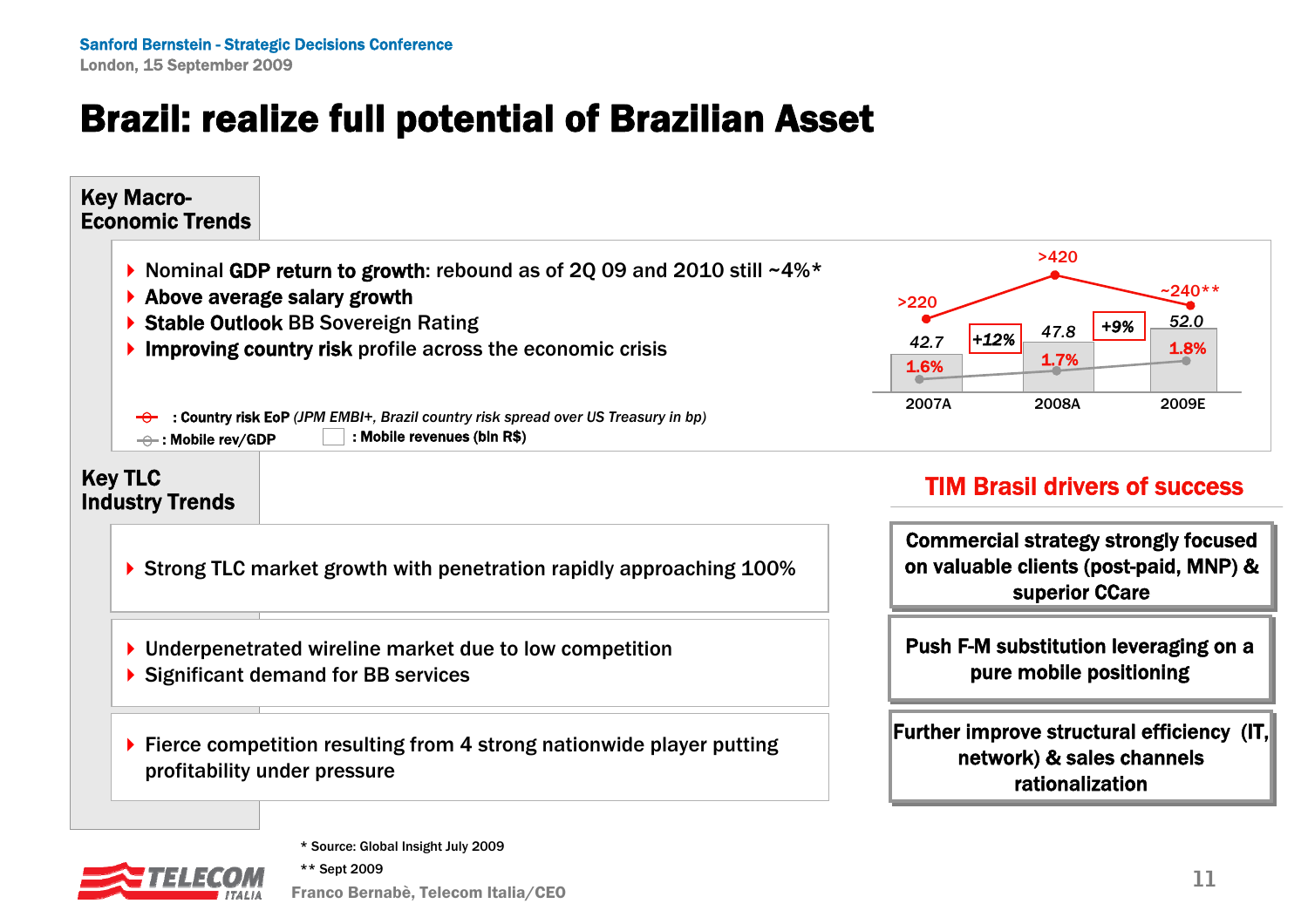#### Telecom Italia: FCF generation a Key Reference in Managing Business





#### Aggressive efficiency program



Progressive deleverage Spike in cash tax payment  $(-2.3 € Bn)$ 

2010

*\* COGS + Commercial OPEX*



2011

 $-2.3x$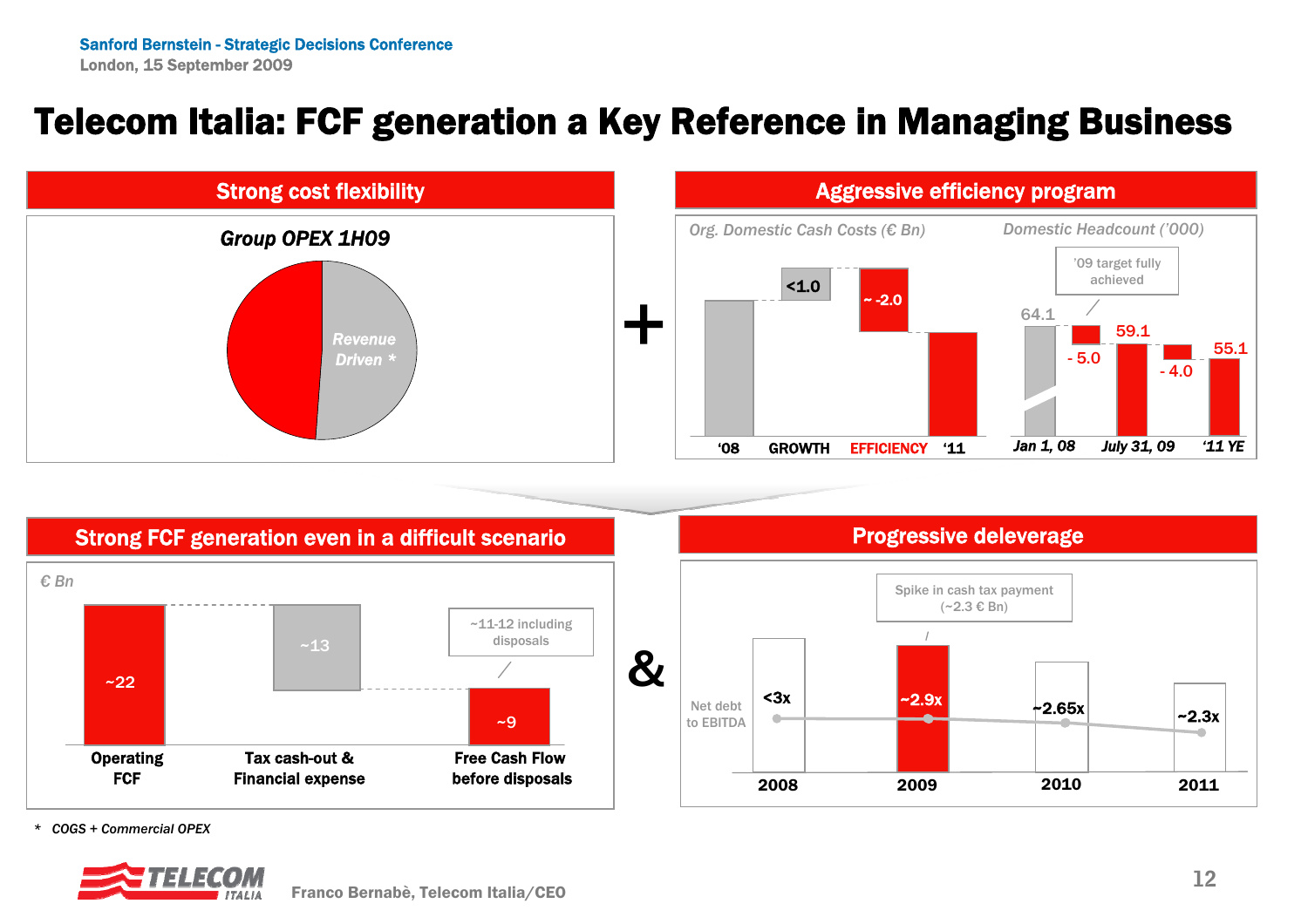# Agenda

▶ How we see the TLC industry

▶ Telecom Italia Strategy

▶ Key 1H09 Progress

 $\blacktriangleright$ Closing remarks

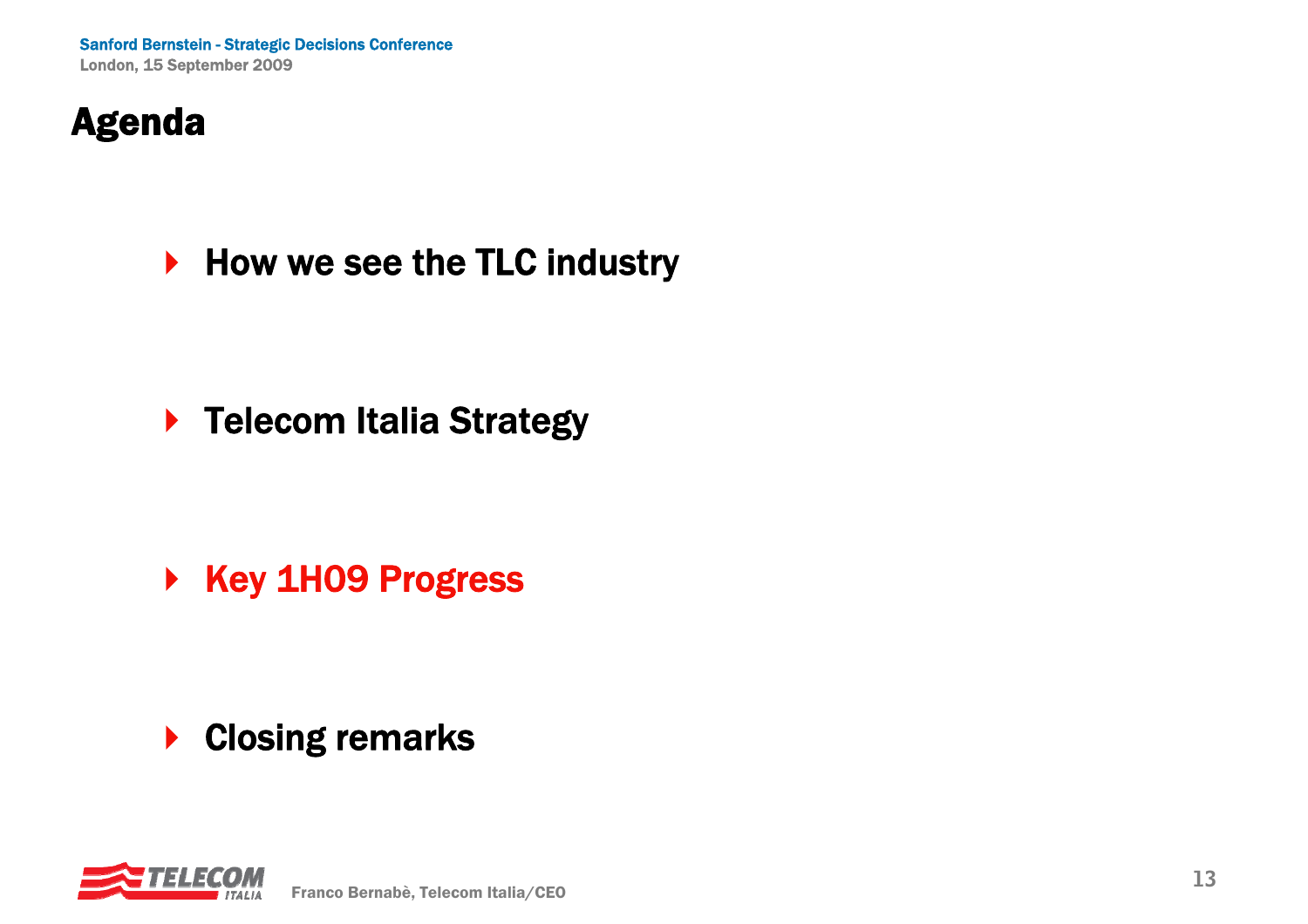# TI Group 1H 09 Progress Report

BrazilDomestic Reshaped Revenue Mix Recovered in Fixed BusinessLate on Consumer Mobile PerformanceImproved Customer Satisfaction Continued Cash Cost Rationalization Enhanced Regulatory Dialogue Focus on **Core** Markets Safeguarded Profitability Reversed Commercial Kpi*<sup>s</sup>* Financial **Discipline** Refinancing Completed Reduced Average Cost of Debt

**Stabilize** Ebitda and Improve Free Cash Flow **Generation** 

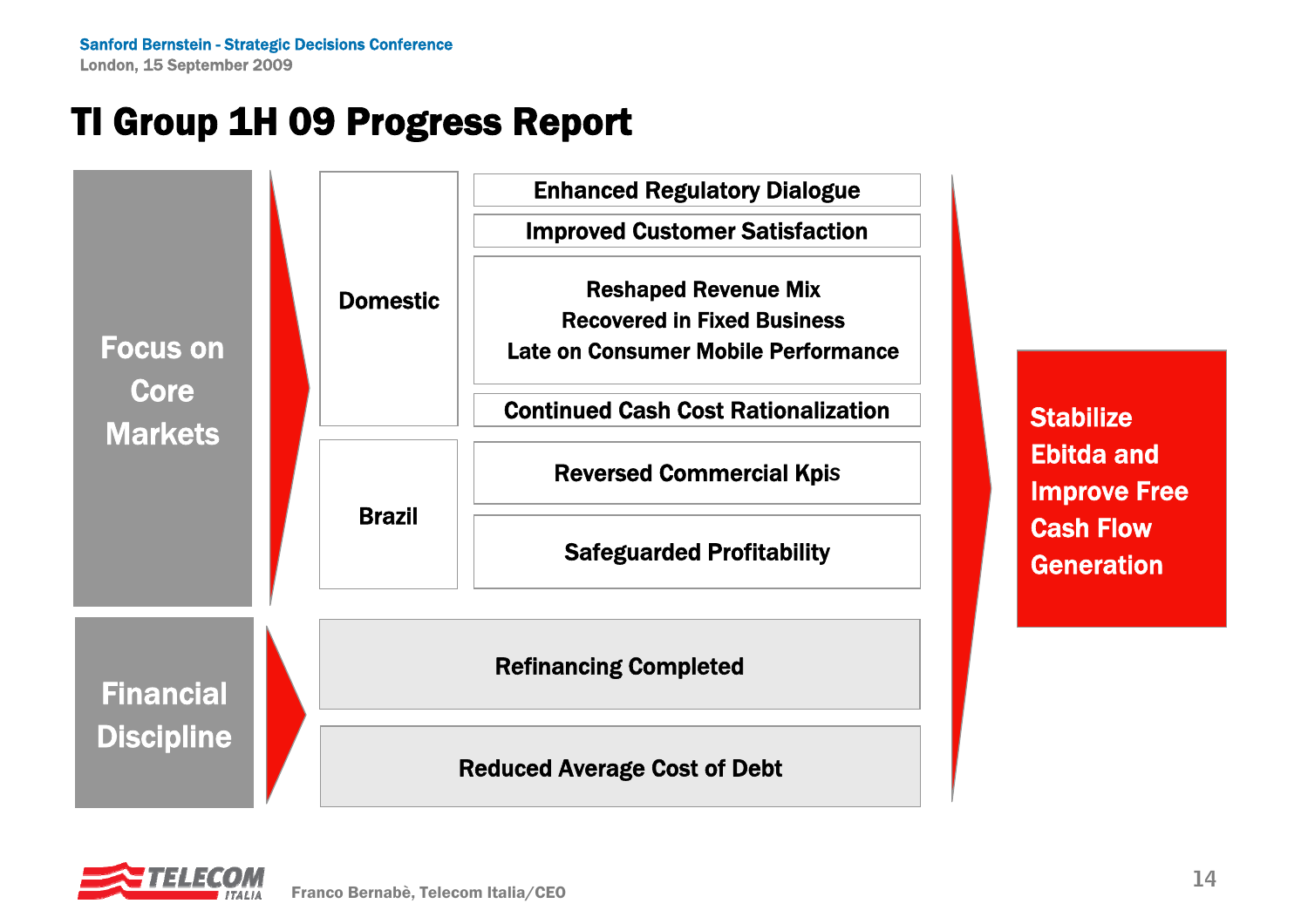Sanford Bernstein - Strategic Decisions Conference London, 15 September 2009

#### Improved Operating Cash Flow

*Euro mln, Reported data*



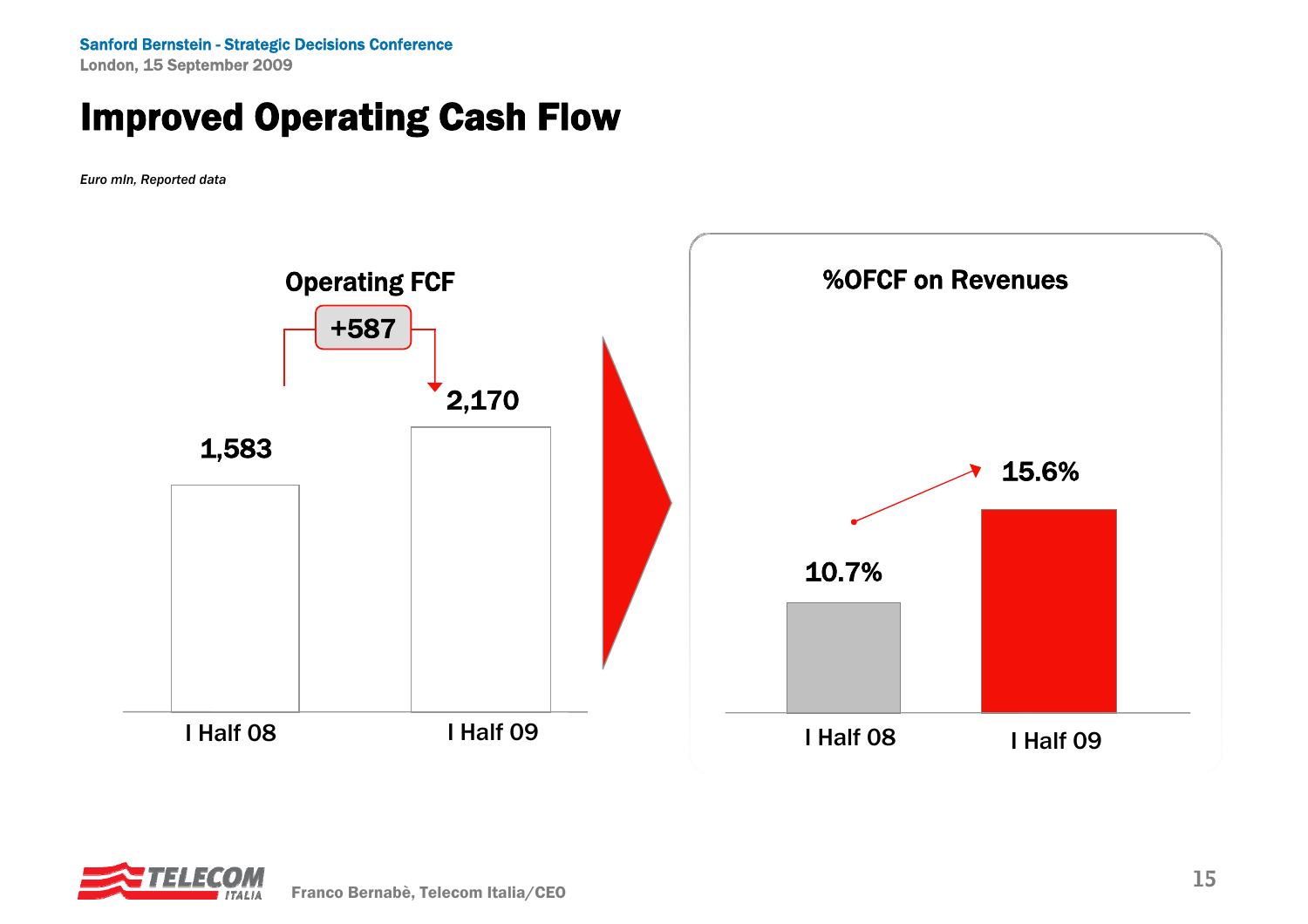London, 15 September 2009

# TI Group Improved Profitability: Organic Results vs. 2008

*Euro mln, %*



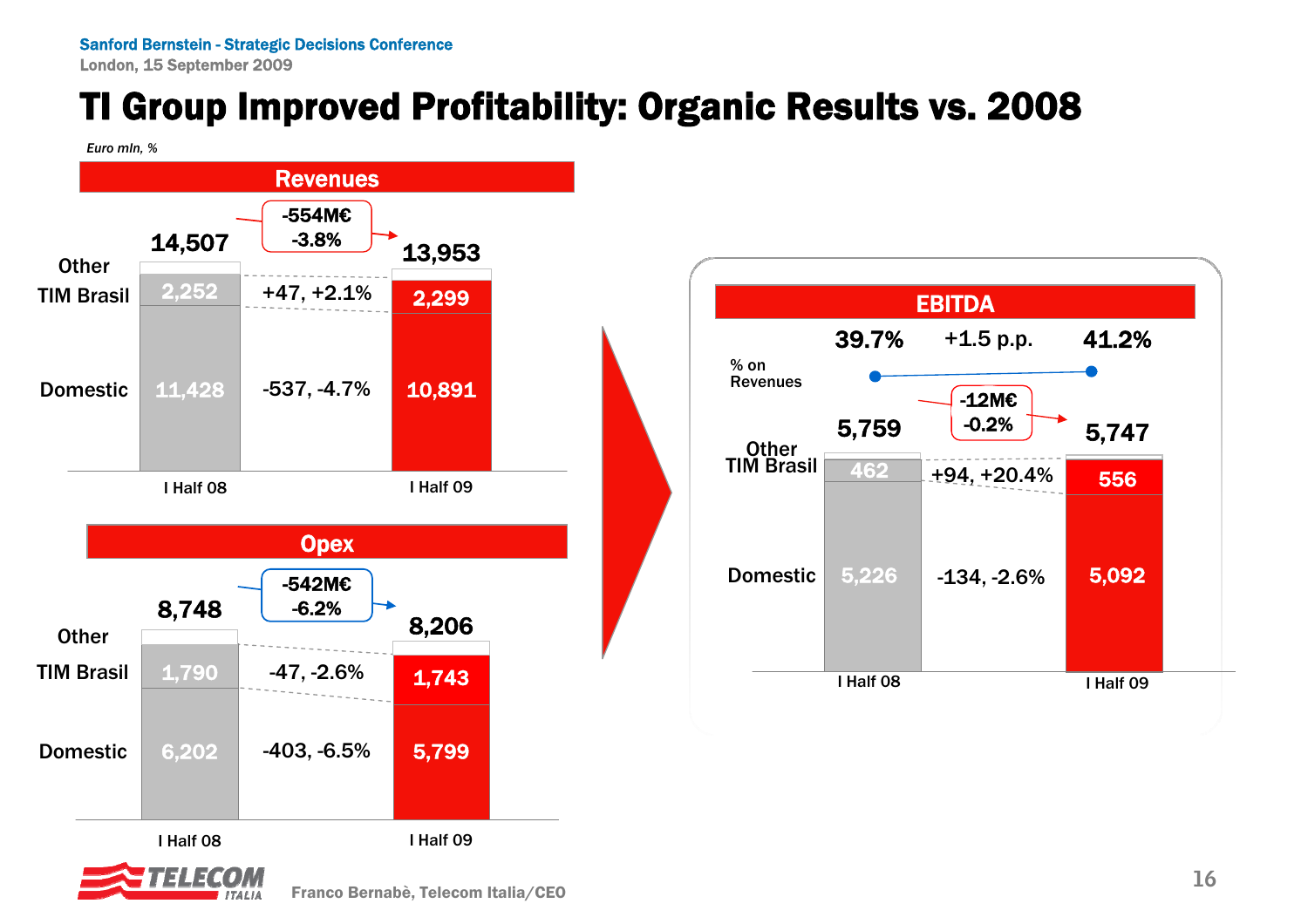# Domestic: a Revised Revenues Mix…



*(\*) Retail and Wholesale (includes Naked Fees)*

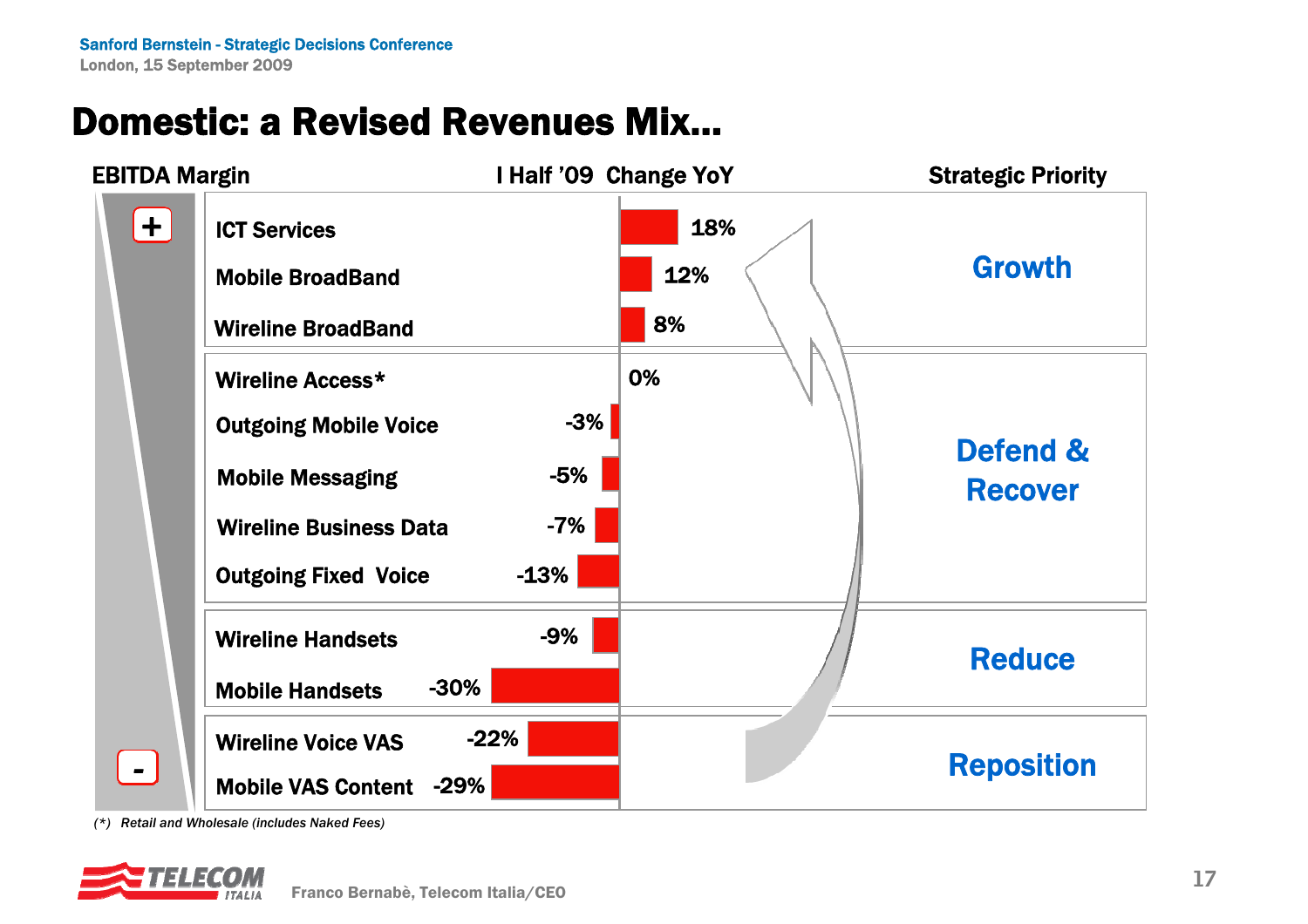# TI: first showings from the adoption of Customer Centric model



Customer Satisfaction (CSI): from 65 in 2007 YE to 68 in 2009



One Number

Convergent Client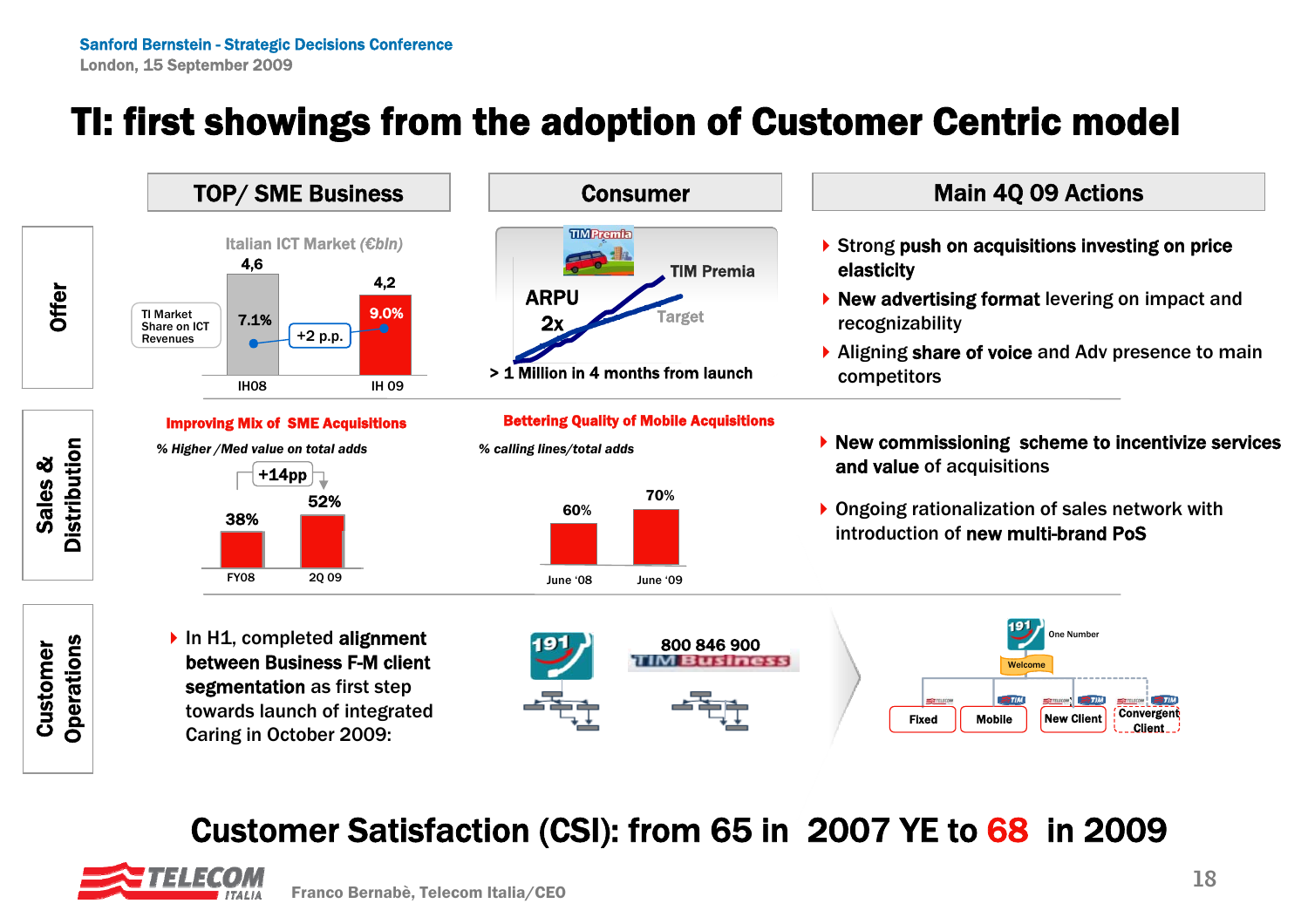# TIM Brasil: the Path undertaken with a Focus on Profitability

| <b>1009A</b>                                                                                                                                                                                            | <b>2009A</b>                                                                                                                                                                                                                                                                               | 3Q09E                                                                                                                        | <b>4009E</b>                                                                                                                                                               |  |  |  |  |  |
|---------------------------------------------------------------------------------------------------------------------------------------------------------------------------------------------------------|--------------------------------------------------------------------------------------------------------------------------------------------------------------------------------------------------------------------------------------------------------------------------------------------|------------------------------------------------------------------------------------------------------------------------------|----------------------------------------------------------------------------------------------------------------------------------------------------------------------------|--|--|--|--|--|
| Return to n.1 in Brand<br><b>Awareness</b><br>▶ Focus on 2G network<br>quality reaching highest<br><b>improvement in Brazilian</b><br><b>ranking</b><br>2G: excellence in<br>voice<br>3G: right on spot | lacktriangleright New offer portfolion<br>$\triangleright$ Infinity prepaid reached<br>2.5 mln lines in 3 months<br>from launch<br>Improving customer<br>satisfaction, overcoming 1°<br>player as of May<br>Market share progressively<br>increasing to 23.7%<br>TIM n.1 in net adds share | ▶ Focus on fostering usage<br>$\blacktriangleright$ Increase market share:<br>▶ Postpaid voice<br>▶ Push on prepaid Infinity | ▶ Commercial Push<br>Dubling Node-B in 3G<br>coverage<br><b>Closing Intelig and first</b><br>synergies captured<br>▶ Back to Top of Mind and<br><b>Customer Preference</b> |  |  |  |  |  |
| <b>"Network and Brand</b><br>Recovery"                                                                                                                                                                  | "Back to Sales"                                                                                                                                                                                                                                                                            | "Back to Talking"                                                                                                            | "Back to Growth"                                                                                                                                                           |  |  |  |  |  |
| Restructuring the company, recovering strong<br>positioning, sustaining profitability and cash flow                                                                                                     |                                                                                                                                                                                                                                                                                            |                                                                                                                              |                                                                                                                                                                            |  |  |  |  |  |

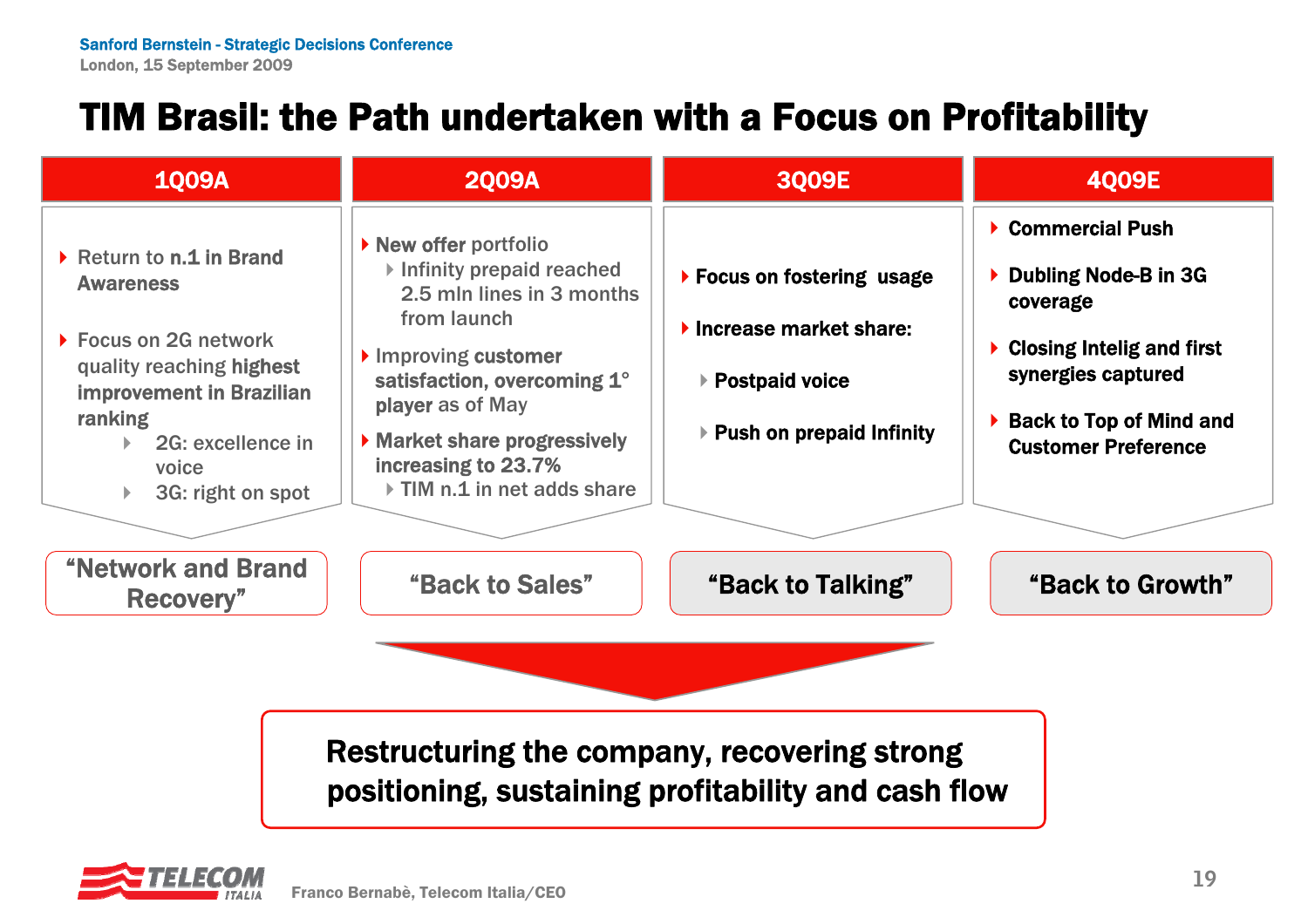# Agenda

▶ How we see the TLC industry

▶ Telecom Italia Strategy

 $\begin{array}{c} \hline \end{array}$ Key 1H09 Progress

**▶ Closing remarks**